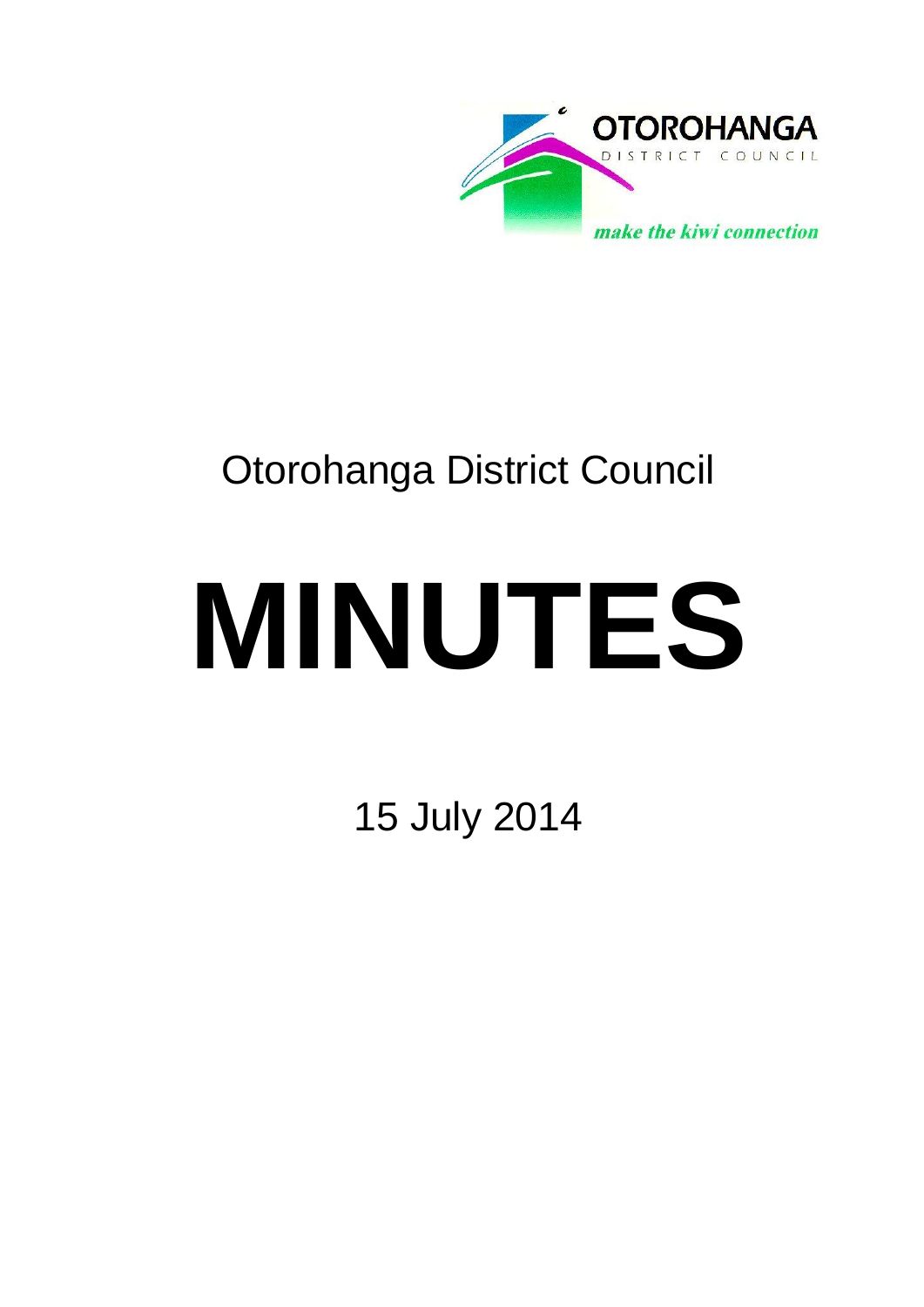#### **OTOROHANGA DISTRICT COUNCIL**

15 July 2014

Minutes of an ordinary meeting of the Otorohanga District Council held in the Council Chambers, Maniapoto St, Otorohanga on Tuesday 15 July 2014 commencing at 10.00am.

### **MINUTES**

Minutes are unconfirmed and subject to amendment at the next meeting of Council.

#### **ORDER OF BUSINESS:**

| <b>ITEM</b>                                       | <b>PRECIS</b>                                                                                                     | <b>PAGE</b>    |
|---------------------------------------------------|-------------------------------------------------------------------------------------------------------------------|----------------|
| <b>PRESENT</b>                                    |                                                                                                                   | 1              |
| IN ATTENDANCE                                     |                                                                                                                   | 1              |
| <b>APOLOGIES</b>                                  |                                                                                                                   | 1              |
| <b>OPENING PRAYER</b>                             |                                                                                                                   | 1              |
| <b>ITEMS TO BE CONSIDERED IN GENERAL BUSINESS</b> |                                                                                                                   | 1              |
| CONFIRMATION OF MINUTES - 17 JUNE 2014            |                                                                                                                   | 1              |
| <b>REPORTS</b>                                    |                                                                                                                   | 1              |
| Item 88                                           | OTOROHANGA COMMUNITY BOARD MINUTES - 19 JUNE 2014                                                                 | 1              |
| Item 89                                           | MINUTES OF WAIKATO CDEM JOINT COMMITTEE MEETING - 9 JUNE<br>2014                                                  | 1              |
| Item 90                                           | DISTRICT BUILDING CONTROL OFFICERS REPORT FOR APRIL TO JUNE<br>2014                                               | 2              |
| Item 91                                           | DISTRICT LIBRARIANS REPORT FOR APRIL TO JUNE 2014                                                                 | 3              |
| Item 92                                           | COMMITMENT TO WAIKATO CENTRE OF EXCELLENCE FOR ROADING<br>ASSET MANAGEMENT (ROAD ASSET TECHNICAL ALLIANCE - RATA) | 3              |
| Item 93                                           | <b>WAIKATO TRIENNIAL AGREEMENT</b>                                                                                | 4              |
| Item 94                                           | ODC MATTERS REFERRED FROM 17 JUNE 2014                                                                            | 4              |
| <b>GENERAL</b>                                    |                                                                                                                   | 4              |
| <b>MEETING CLOSURE</b>                            |                                                                                                                   | $\overline{7}$ |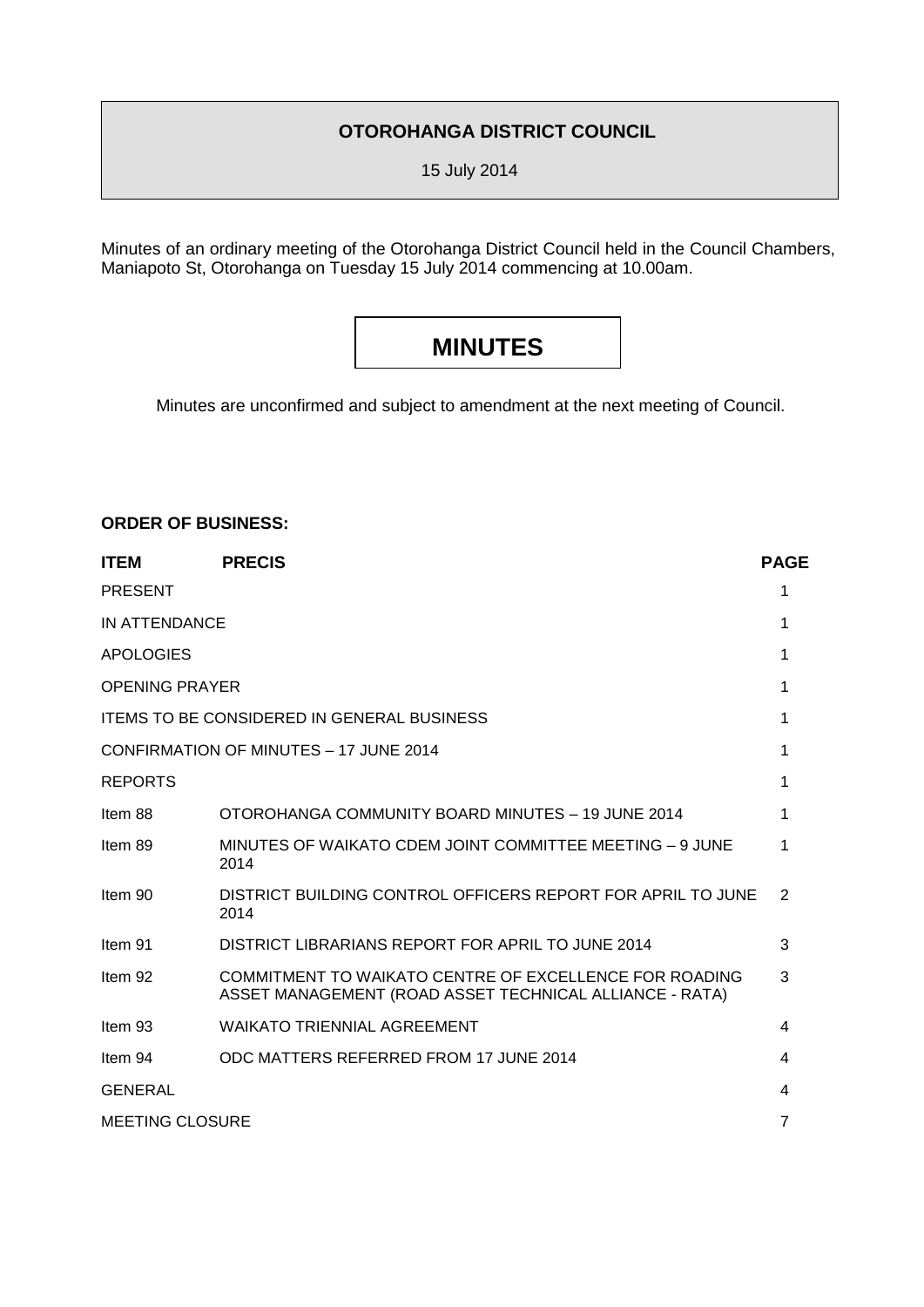#### **PRESENT**

Mr MM Baxter (Mayor), Crs, RA Klos, RM Johnson, KC Phillips, DM Pilkington (Deputy Mayor), RJ Prescott, PD Tindle and AJ Williams.

#### **IN ATTENDANCE**

Messrs DC Clibbery (Chief Executive & Engineering Manager), GD Bunn (Finance & Administration Manager) and CA Tutty (Governance Supervisor).

His Worship declared the meeting open and welcomed those present.

#### **OPENING PRAYER**

Cr Williams read the Opening Prayer.

#### **CONFIRMATION OF MINUTES – 17 JUNE 2014**

Cr Phillips pointed out that the adjournment for luncheon commenced at 12.45pm not 1.45pm, as recorded in the minutes.

Cr Williams referred to Item 84 – Request to Waive Infringement Fee and requested that additional discussion be included to establish why Council resolved to waive the Infringement Notice fee. Accordingly, it was agreed that the third sentence in the discussion be amended to read 'The Environmental Services Manager further advised that Mr Diack had an exemplarily record in respect of dog ownership and has now paid all outstanding fees'.

**Resolved** that the minutes of the meeting of the Otorohanga District Council held on 17 June 2014, as amended, be approved as a true and correct record of that meeting.

#### **Cr Phillips / Cr Johnson**

#### **REPORTS**

#### **Item 88 OTOROHANGA COMMUNITY BOARD MINUTES 19 JUNE 2014**

#### **Resolved**

That the minutes of the meeting of the Otorohanga Community Board held on 19 June 2014 be received

#### **Cr Prescott / Cr Tindle**

#### **Item 89 MINUTES OF WAIKATO CDEM JOINT COMMITTEE MEETING – 9 JUNE 2014**

#### **Discussion**

The Chief Executive advised that the minutes of the Waikato Civil Defence and Emergency Management Group Joint Committee meeting held on 9 June 2014 have been circulated for Members information. His Worship advised that the Joint Committee is getting systems in place to ensure that the Waikato Region is a safe place in a Civil Defence emergency. He said the Region has come up considerably in being able to respond to Civil Defence emergencies compared to where it was a few years ago. In reply to Cr Williams' query whether an all hazards centre site has been identified, His Worship replied that to date there has been no feedback on this matter.

#### **Resolved**

That the minutes of the Waikato Civil Defence and Emergency Management Group Joint Committee meeting held on 9 June 2014 be received.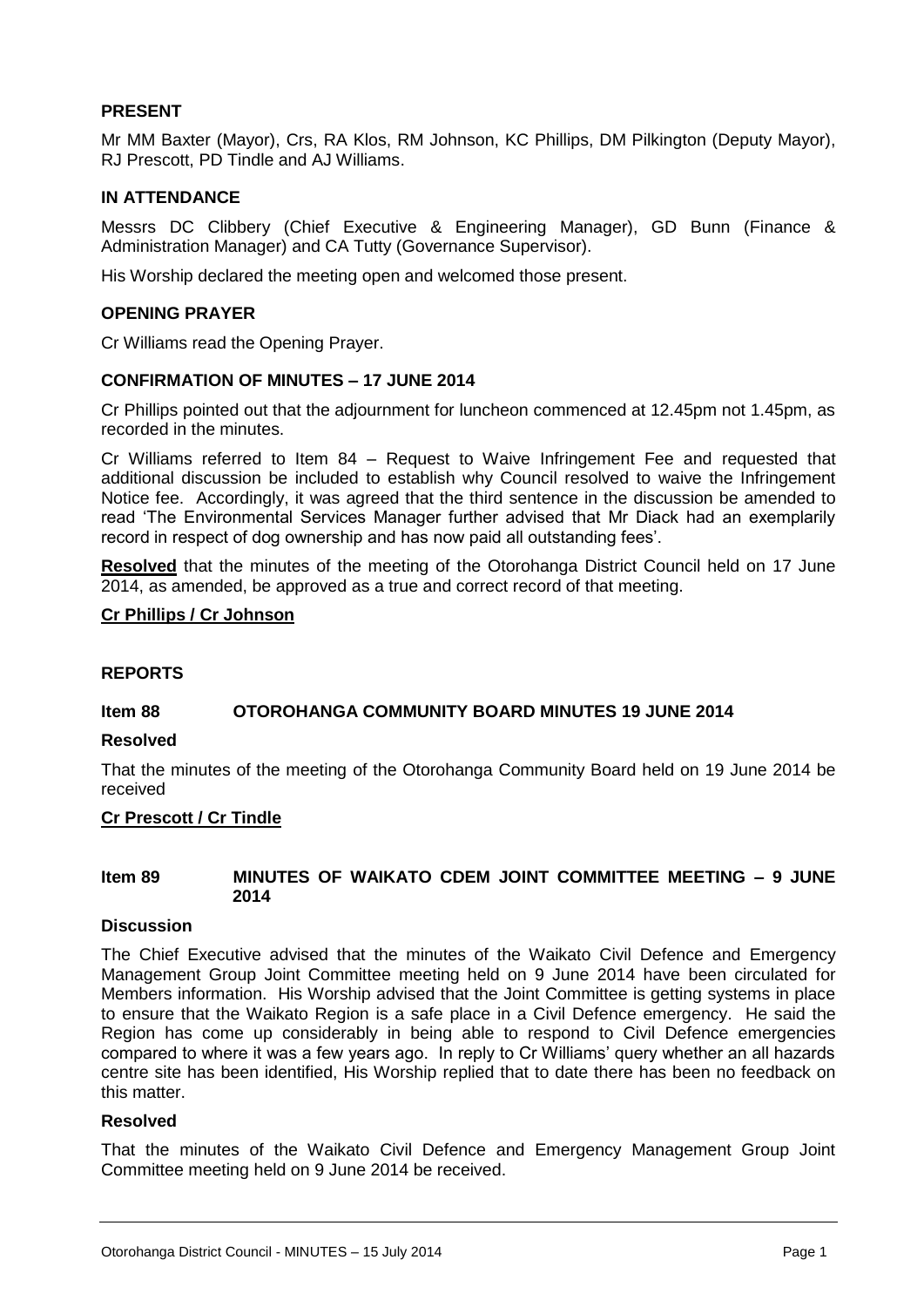#### **Item 90 DISTRICT BUILDING CONTROL OFFICERS REPORT FOR APRIL TO JUNE 2014**

#### **Discussion**

The District Building Control Officer Mr Gavin Phillips attended the meeting and presented the quarterly report for the period 1 April to 30 June 2014.

The District Building Control Officer reported that all Councils in the greater Waikato have seen substantial building growth as predicted and that the Hamilton City, Waikato and Waipa Districts have been given approval to advertise for additional staff to help with the increase in consents and inspections.

#### **ACCREDITATION**

The District Building Control Officer reported that the Waikato Building Consent Group has been informed that if a small Council does not meet the requirements as set by the Regulations, then they are in danger of failing Accreditation. He said, at the present time, Wanganui District has been placed on notice. In reply to Cr Prescott's query should this Council fail in obtaining its Accreditation, the District Building Control Officer replied that Council would no longer be able to issue Consents and accordingly no income would be received by Council in respect to this activity. The Chief Executive expressed the opinion that there is an extremely low chance of this occurring. In reply to His Worship the District Building Control Officer advised that all Inspectors will be required to obtain a Diploma/Qualification however, this has not been passed by Law therefore legally could not be enforced.

#### **SEISMIC STRUCTURAL ASSESSMENT**

The Chief Executive reported that there will be a requirement that a percentage of Code will have to be achieved in respect to some buildings. The District Building Control Officer confirmed that Council's administration building is a public building. Cr Prescott felt that a Seismic Structural Assessment on Council's administration building should be carried out. Cr Williams said that Council should obtain clarification of what the Engineer's Assessment is going to provide. She referred to a building in Otorohanga and reported that initially an indication of what would be required was received, but it was not a full and final assessment. Cr Williams further reported that in this particular case, it did not include the front verandah of the building. She stressed that clarity on what will be provided is essential. Cr Klos queried the proposed assessment being provided by a small local company and its ability to back this up. The Chief Executive replied that he had no concerns in this regard. The Chief Executive reported that it would be desirable to wait for the outcome of the final Legislation however, insurance companies should not be able to determine the required percentage of Code. In reply to Cr Johnson regarding the proposed timeframe of the Legislation, the District Building Control Officer replied that this is estimated at 5 years, with 2 years already passed. Cr Tindle said he is in favour of the formation of a core group of people to arrange structural assessments for the Business Community.

His Worship highlighted the fact that the Building Control/Environmental Staff have carried out a considerable amount of work and acknowledged their dedication to the activity.

#### **Resolved**

That the District Building Control Officers report for the quarterly period 1 April to 30 June 2014 and Annual Summary, be received.

#### **Cr Pilkington / Cr Phillips**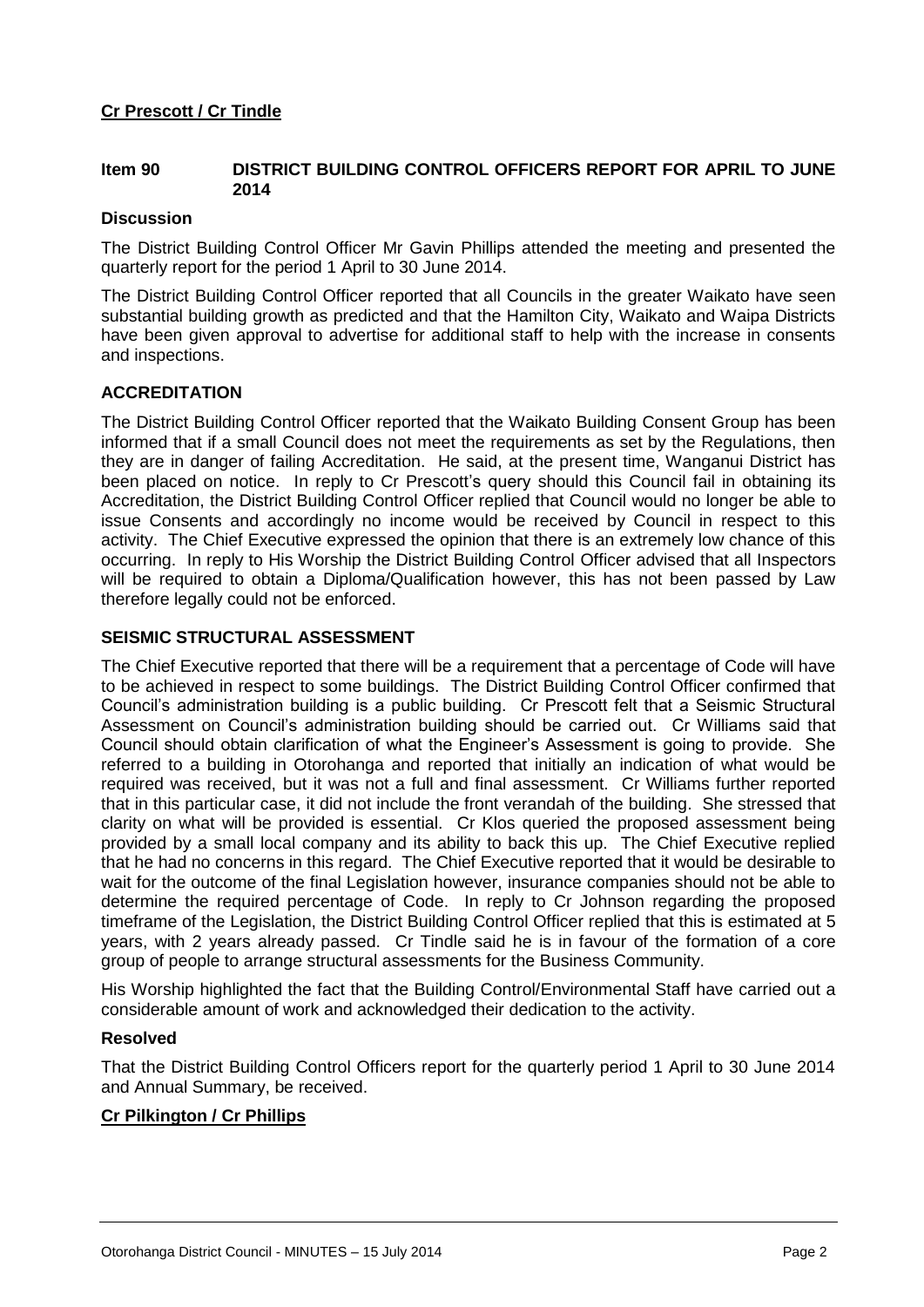#### **Item 91 DISTRICT LIBRARIANS REPORT FOR APRIL TO JUNE 2014**

#### **Discussion**

The District Librarian attended the meeting and presented her quarterly report.

In respect to the Volunteer Computer Mentoring service, the District Librarian reported that approximately a dozen people have taken advantage of this service. Cr Phillips referred to the press display in particular, that two Otorohanga users can simultaneously access this database. He queried whether this would be improved under the Kotui Proposal. The District Librarian replied that in respect to the purchase of the database, this would be a separate issue however, access could be incorporated into the Library system.

His Worship thanked the District Librarian for her comprehensive report.

#### **Resolved**

That the District Librarians quarterly report for the period April to June 2014 be received.

#### **Cr Johnson / Cr Phillips**

#### **Item 92 COMMITMENT TO WAIKATO CENTRE OF EXCELLENCE FOR ROADING ASSET MANAGEMENT (ROAD ASSET TECHNICAL ALLIANCE - RATA)**

#### **Discussion**

Councils Roading Manager Mr Martin Gould attended the meeting and presented his report on the proposal to establish a Waikato Centre of Excellence (Road Asset Technical Alliance - RATA) in Road Asset Management.

The Roading Manger reported that the Forum has started to move from the investigation stage to the tender stage for data collection and therefore the Mayoral Forum is looking for a formal commitment for funding through LASS. He said at this stage the Business Plan is not complete therefore costs are not known and until tenders are called and closed it is unclear what the values will be.

The Roading Manager advised that the work tendered is what Council currently tendered for, independently. It is therefore likely as we are tendering larger parcels of work that the costs will be less than we are currently paying for. There are compulsory tenders required by NZTA.

The Roading Manager reported that the Business Unit has put considerable effort into getting the RAMM database back to a good standard and getting good information. He said staff are starting to run the Road Maintenance Contract through RAMM as well. The Roading Manager advised that this Council lacks someone with the relevant experience to extract the information. Under this proposal a single person will provide the information for everyone.

The Roading Manager reported that NZTA are pressuring Councils for better Asset Management Plans and a better evidence based for applications for funding assistance.

The Roading Manager informed Members that there will be no additional costs, this will be funded from existing budgets. He further advised that this Council will stay with RAMM work at the lower level.

Cr Klos queried, in relation to being part of a collective and being a small Council, will this affect our priority of work and therefore take longer to get work through. The Roading Manager reported this shouldn't happen, considerable discussion has already been held with the various Road Managers.

In reply to Cr Phillips whether any particular trends have been highlighted, the Roading Manager replied that there is insufficient information available however, there is just a general slow rate of increase in road users. He said there does not appear to be an issue with heavy vehicle users.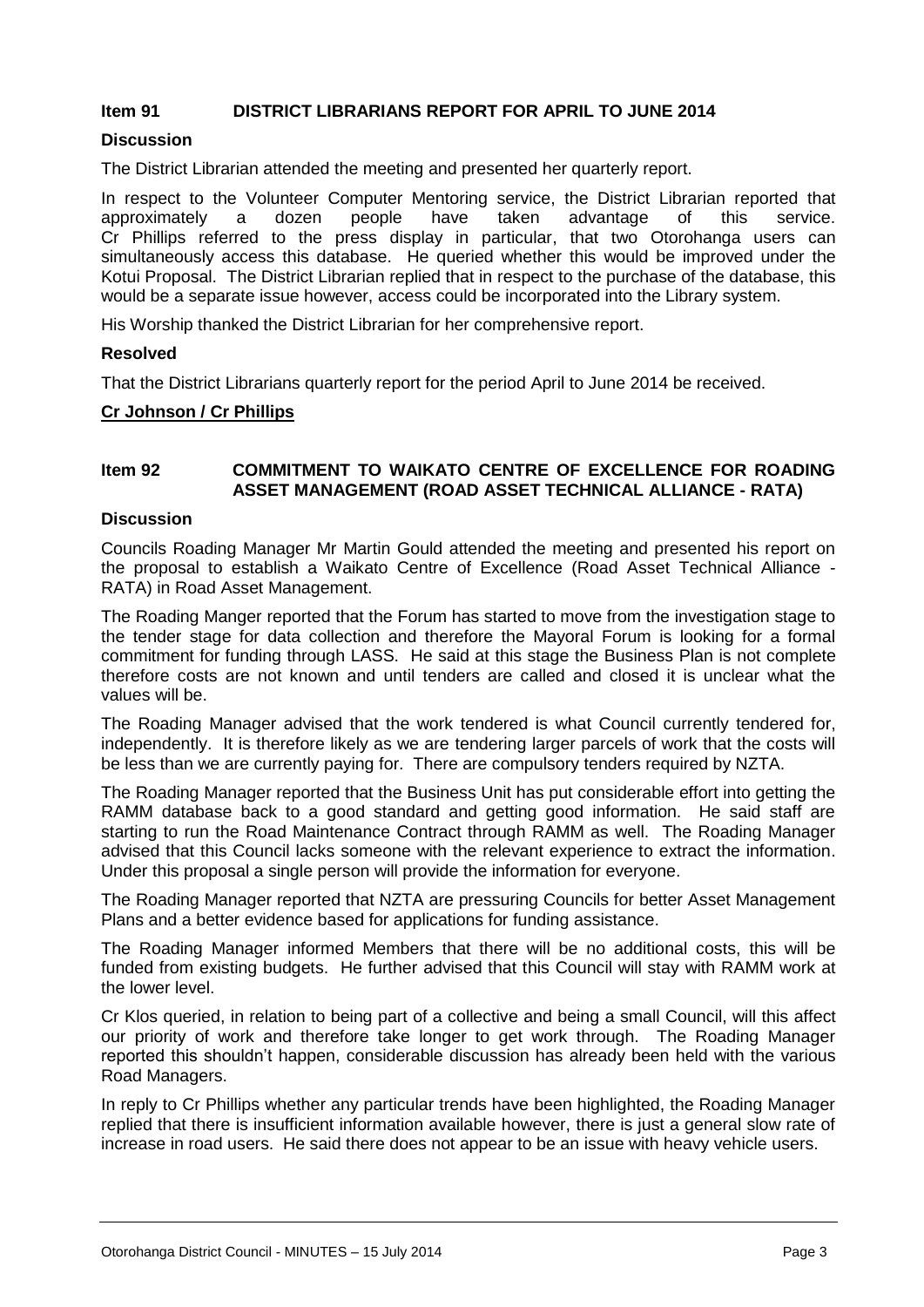#### **Resolved**

That -

- 1. The Otorohanga District Council resolves to make a commitment in principle to RATA.
- 2. That the Mayor and Chief Executive be given delegated authority to enter into a multiparty funding agreement with LASS for the operational costs associated with RATA.

#### **Cr Prescott / Cr Phillips**

#### **Item 93 WAIKATO TRIENNIAL AGREEMENT**

#### **Discussion**

The Chief Executive referred Members to a revised Waikato Triennial Agreement, for consideration.

#### **Resolved**

That His Worship the Mayor be authorised to confirm Councils agreement to the 2013/2016 Waikato Triennial Agreement, as attached to the report.

#### **Cr Pilkington / Cr Klos**

#### **Item 94 ODC MATTERS REFERRED FROM 17 JUNE 2014**

#### **Discussion**

The Governance Supervisor took Members through the Matters Referred.

#### **WORKSHOP – COMMUNITIES OF KAWHIA AND AOTEA**

Cr Pilkington reported that there has not been a meeting of the Kawhia Community Board since Council heard the submissions to the Annual Plan. She said this matter will be discussed at the next Kawhia Community Board meeting to be held on 25 July 2014.

The Finance and Administration Manager informed Members it is proposed that the Funding Review will be held during August 2014. It was agreed that the Finance and Administration Manager include in the next Kawhia Community Board Agenda a report to explore the suggestion of funding within the two Communities of Kawhia and Aotea.

#### **GENERAL**

#### **OTEWA ROAD**

Cr Johnson reported on the significant improvement to a section of Otewa Road.

#### **OTOROHANGA DISTRICT & COMMUNITY CHARITABLE TRUST INC.**

Cr Johnson expressed his thanks to the Chief Executive for the preparation and inclusion of a flyer within Council's 6 monthly newsletter, regarding the Otorohanga District Community Charitable Trust.

#### **DISTRICT LICENSING COMMITTEE**

Cr Johnson reported on his attendance at a recent District Licensing Committee Hearing which went through the due process.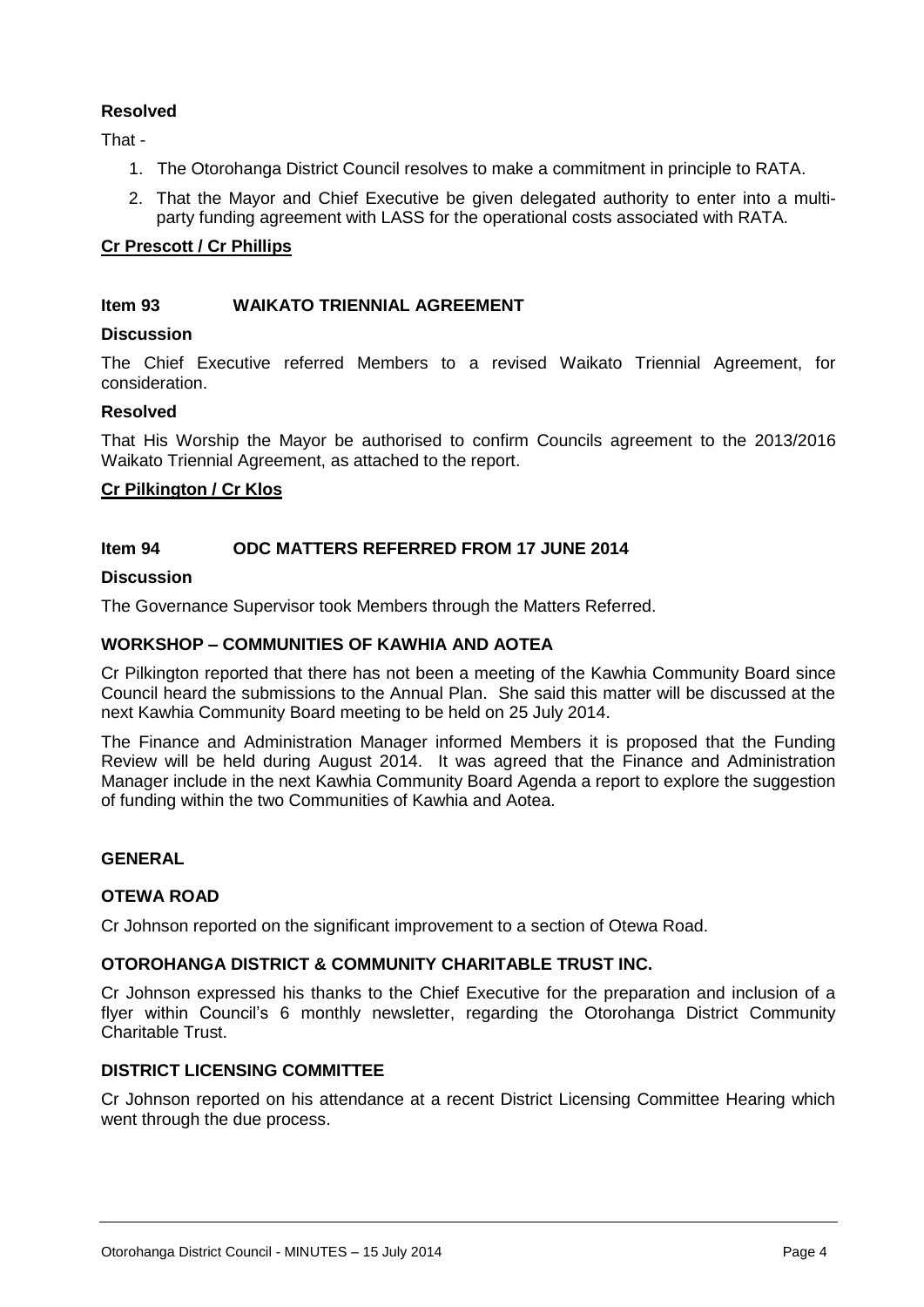#### **MAKING GOOD DECISIONS**

Cr Johnson reported he has passed the 'Making Good Decisions', training seminar and assignment.

#### **TELECOM 'HOT SPOT'**

In reply to Cr Prescott the Chief Executive advised that a preferred location has been identified however, Council has not heard anything further.

In reply to Cr Prescott regarding the recent Wahanui Crescent upgrade, the Chief Executive replied that due to the Contractor commencing this work later than envisaged, the roadway will not be sealed until around October 2014.

#### **SPORT WAIKATO**

Cr Prescott reported that the Sports Waikato Coordinator based in Te Kuiti has a holiday program in place and queried why this has not happened in Otorohanga.

#### **REFUSE COLLECTION**

Cr Prescott referred to last weeks' Community refuse collection and reported that some rubbish/recyclables were not collected until 7.00pm that day. He said this is not good enough, property owners have to have their rubbish out on the roadside at 7.00am. The Chief Executive replied that Council has not received any complaints however, the Contractor should have the necessary resources available to carry out the collection in a timely manner.

#### **MANIAPOTO STREET**

Cr Tindle reported that he had been asked whether any decision has been made on the surface of Maniapoto Street. He said when travelling north, there is tracking particularly at the two major intersections which is of safety concern. Members were informed that this is a NZTA matter.

#### **LOCAL FUN RUN**

Cr Phillips congratulated the organisers of a recent Fun Run and said he was impressed to see the Chief Executive placed third in the event and several other Council staff members participating.

#### **MAIHIIHI ROAD**

Cr Phillips reported on the huge improvement of a section of Maihiihi Road.

#### **MAIHIIHI RECYCLING**

Cr Phillips reported that the Maihiihi Recycling depot does not appear to have had the items collected. He said the area is full but very tidy.

#### **STANDARD ORDERS**

Cr Phillips reported that when a District Councillor attends a Community Board meeting the Councillor does not automatically have any speaking rights. He said this also appears to relate to the Mayor. Cr Phillips advised that the Chair of the Board can allow them speaking rights however, he is surprised that His Worship does not automatically have this. Cr Phillips queried whether Council could make a change to the existing Standard Order. Members were advised that as the position of Mayor is elected at large over the whole of the District that he should be allowed speaking rights. His Worship said it would be a good idea if he is allowed speaking rights however, up to now this has been allowed by both Community Boards.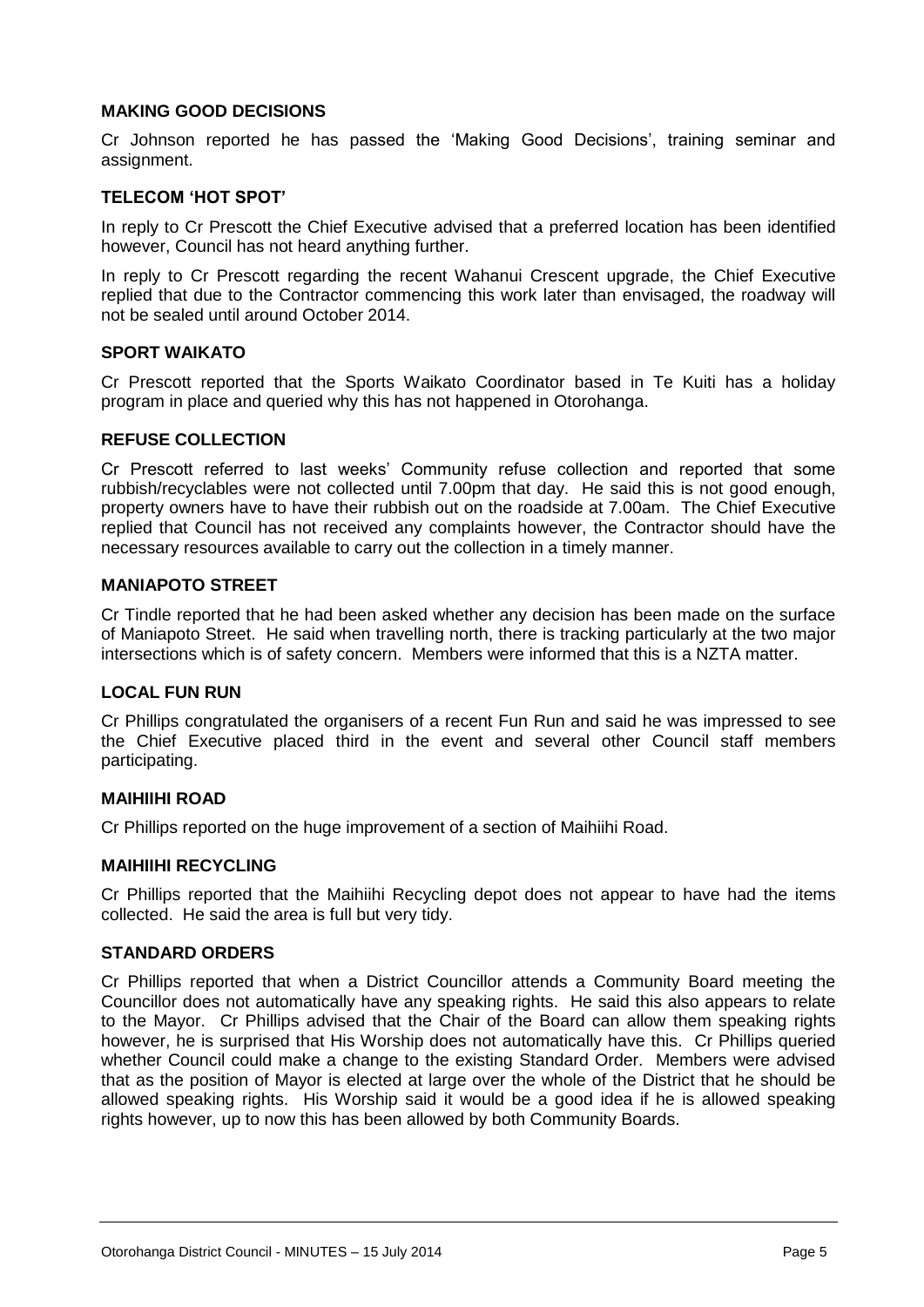#### **OTOROHANGA DISTRICT DEVELOPMENT BOARD WORKSHOP**

Cr Pilkington expressed her thanks to Councillors Klos, Phillips and Tindle for their attendance at a recent Development Board workshop. She said that the Board is establishing a Focus Group to form an economic strategy. Cr Pilkington acknowledged everyone's contribution to the workshop.

#### **OTOROHANGA SPEECH COMPETITION**

Cr Pilkington reported how she enjoyed being a judge of the Year 7 and 8 local schools Speech Competition held recently. She said there is considerable talent within the District and that the winners would be attending the Hamilton Regional finals.

#### **KAWHIA KAI FESTIVAL**

Cr Pilkington reported that the Kawhia Community Board is attempting to set up a meeting with the Kawhia Kai Festival Committee.

#### **IWI LIAISON GROUP**

Cr Klos requested that the creation of a Iwi Liaison Group within Council be placed on Matters Referred.

#### **OTOROHANGA DISTRICT DEVELOPMENT BOARD**

Cr Klos reported on her attendance at a recent meeting of the Otorohanga District Development Board and advised that Council has a big role to play in being supportive to new businesses coming into the District. She felt Council should look at itself to see how welcoming it is in these situations. Cr Klos said she is disappointed that this Council does not have a District Business Strategy around new business in the District.

Cr Pilkington referred to the formation of a Strategic Focus Group and said this will cover the whole of the District strategically, not exclusively within the Community boundaries.

#### **AROHENA CAMPING GROUND**

Cr Klos referred to the Arohena Camping Ground administered by the Department of Conservation and reported that apparently there is no water available there. She said the area is being used by a number of campervans. Cr Klos queried whether it is just a question of the Camping Ground connecting to the District Scheme. The Chief Executive advised Members that a problem had been encountered with a local property owner regarding unaccounted water. Members were informed that apparently the water supply has been disconnected. The Engineering Manager undertook to follow the matter up.

Cr Klos also suggested that signage be erected informing campervans to leave the area via Waipapa Road rather than Huirimu Road.

#### **WAIPAPA ROAD**

Cr Klos referred to a previous slip on Waipapa Road and reported that Poplars have been planted on the slip face. Cr Klos further reported that those involved with the remedial work said it is not desirable to plant the slip face with these trees. The Engineering Manager undertook to look into the matter.

#### **WHAREPUHUNGA ROAD**

Cr Klos referred to an area on Wharepuhunga Road where it is proposed to carry out some upgrade work. She said there is quite a big slumping in the roadway. The Engineering Manager reported that staff are currently finalizing the design for the proposed works.